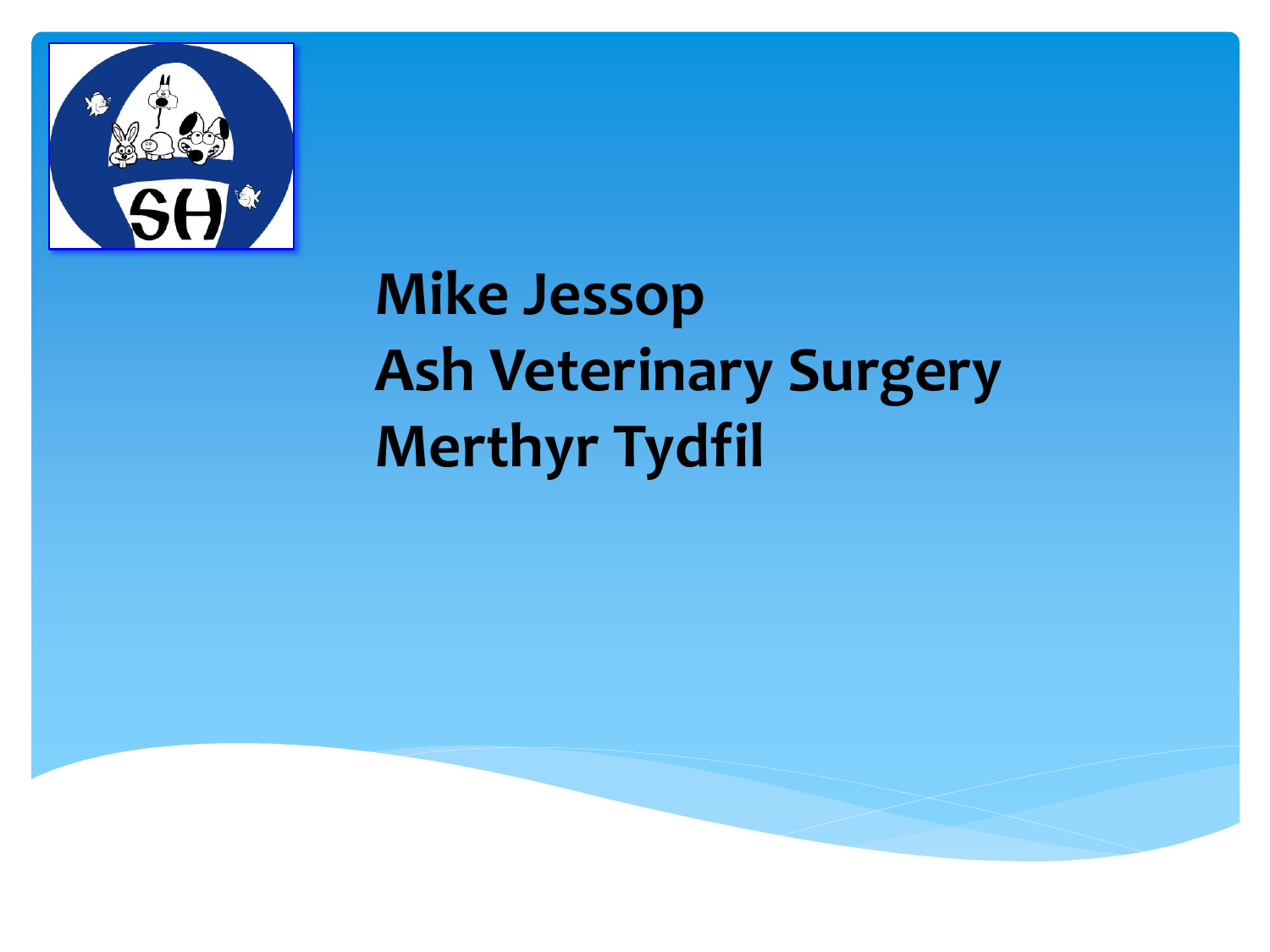

## Enrichment

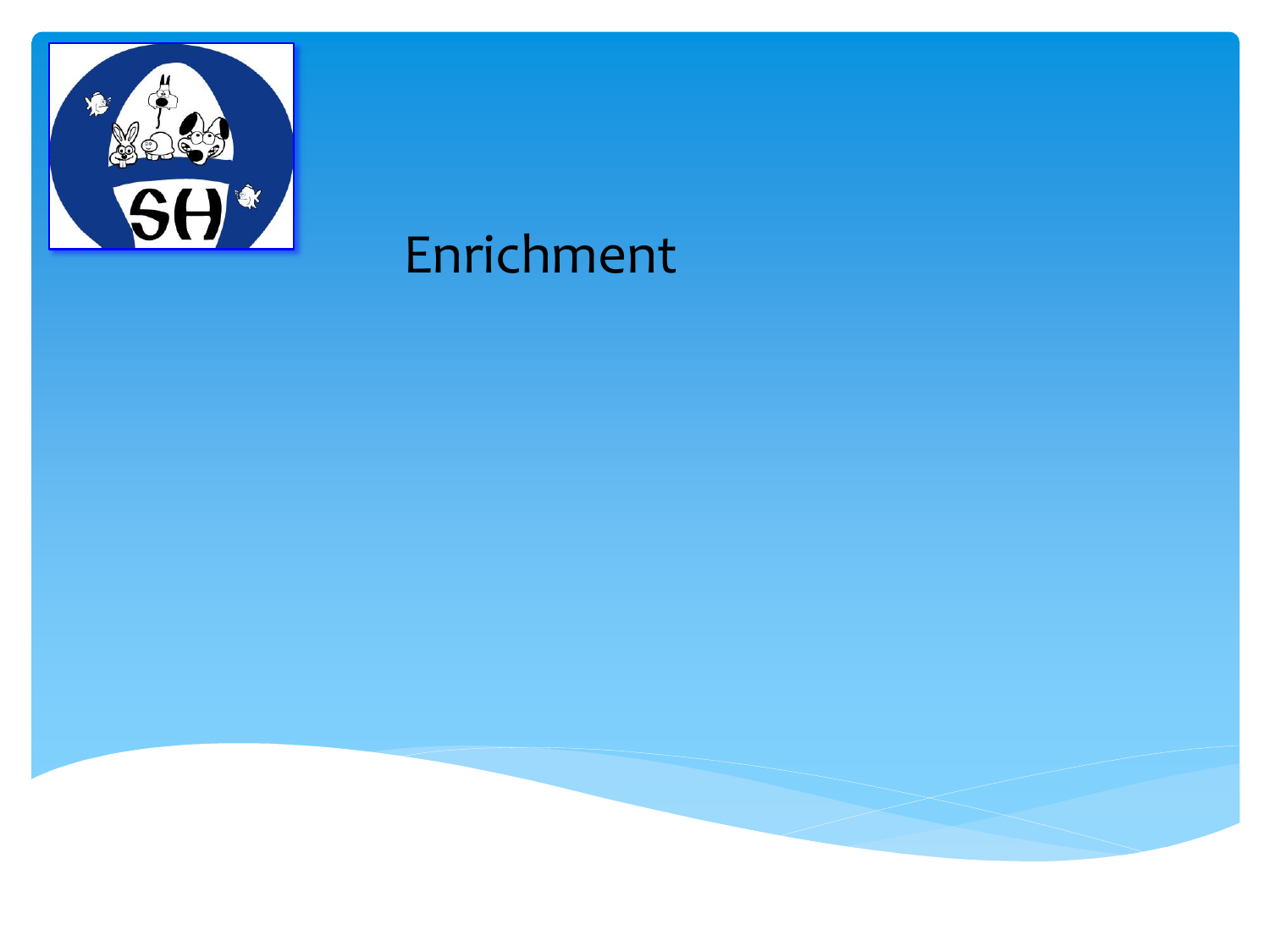

## **Enrichment**

Training Enrichment

- Positive Reward Based Training
- Quiet time training Calming therapies

### Design Enrichment

- Kennel design 3D facilities
	- Platforms
	- Enhanced exercise areas
	- Digging areas
	- Planting

### Toys

- Puzzle feeders
- General toys

### Sounds

- Household noises
- Music

### **Scents**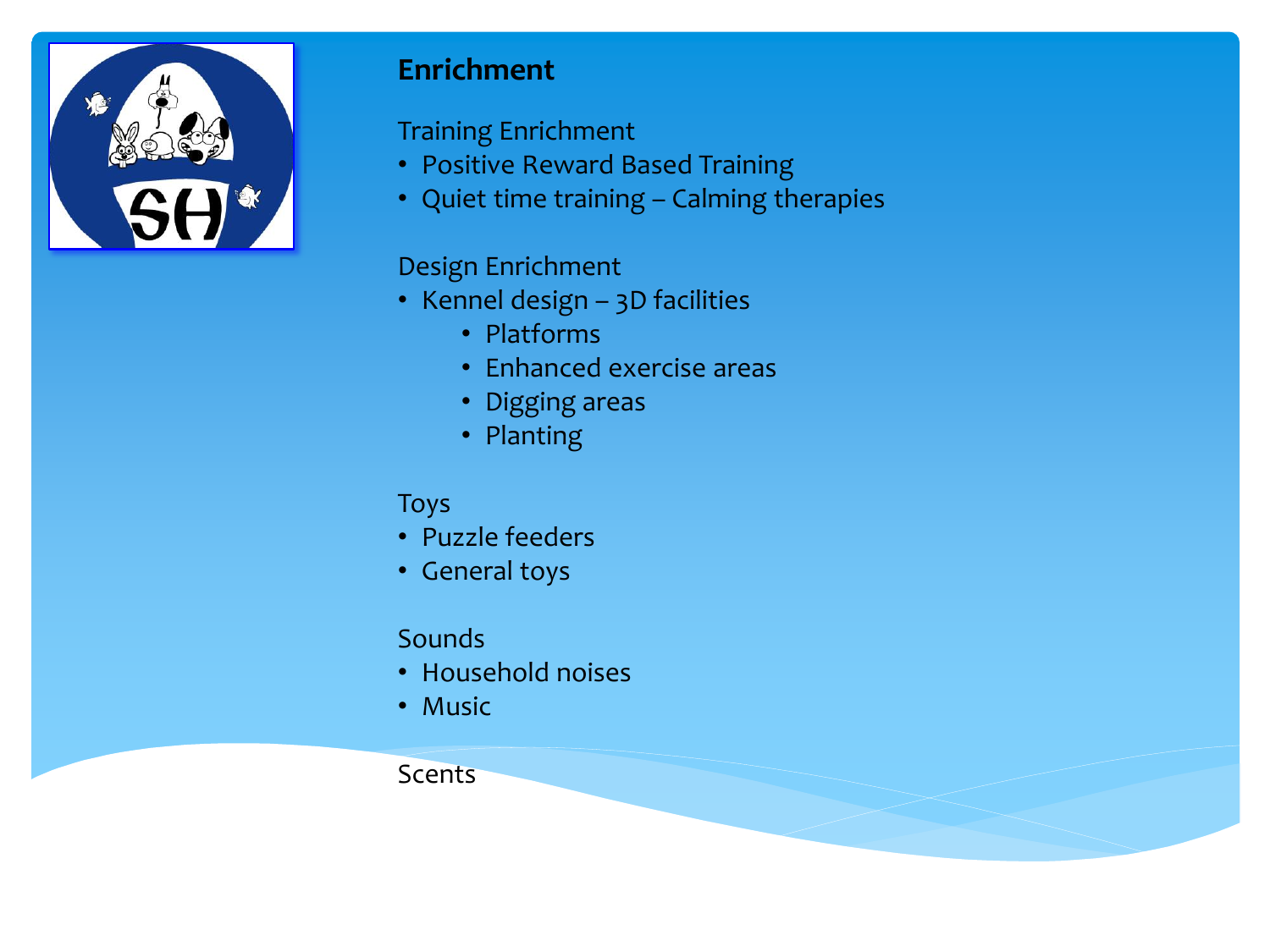

## Socialisation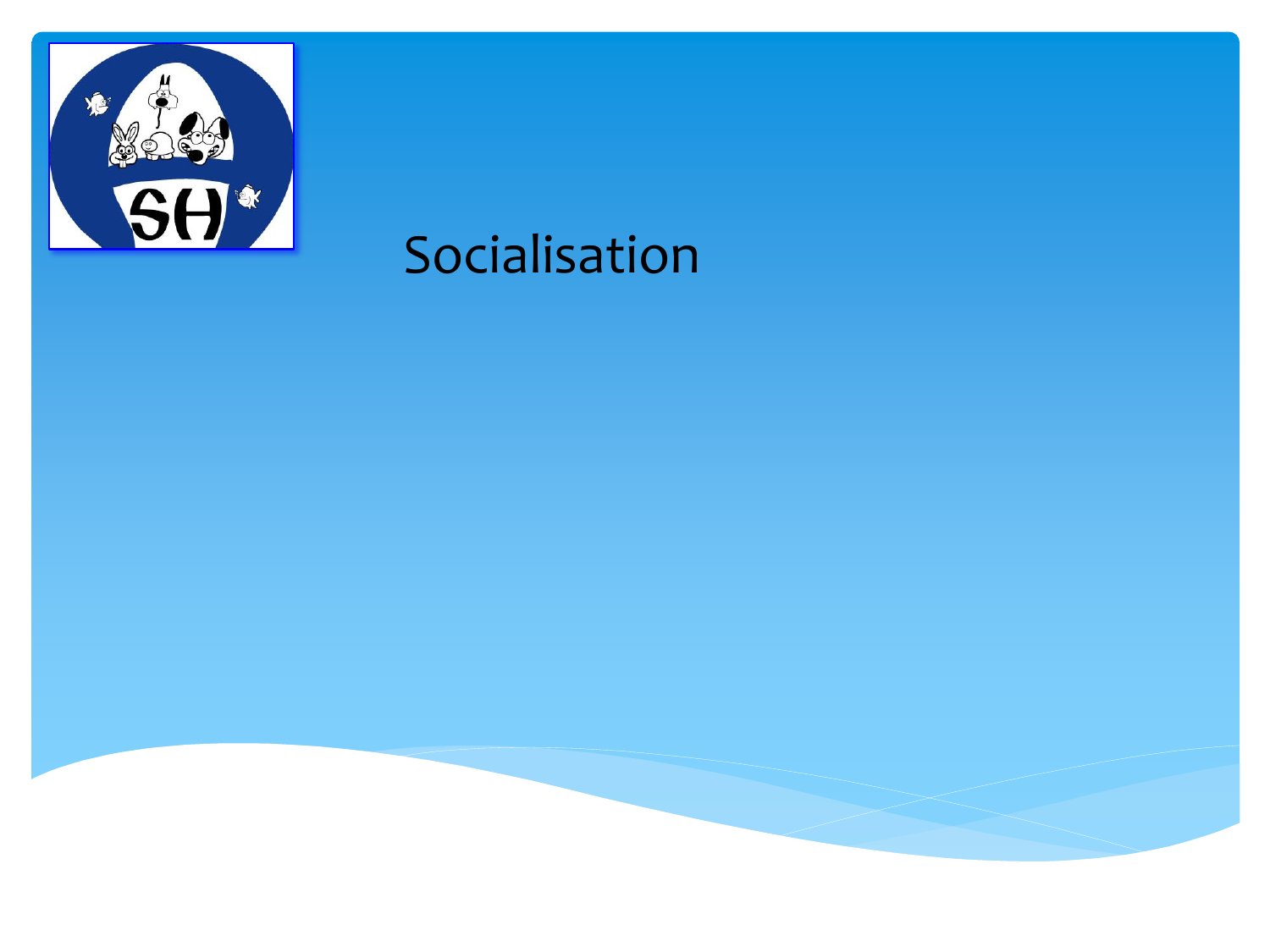### **Puppy Socialisation**

It is very important that puppies are introduced to as many experiences as possible when they are young. Before 14 weeks old, puppies react to new experiences with interest and curiosity, wanting to find out more about their new world. After this time, they tend to be scared of unfamiliar things.

As a vaccination course takes several weeks to take full effect, you can't immediately take them out for a walk and show them everything you would like to. However there are plenty of new experiences they can safely experience before they are fully vaccinated.

You need to take care not to scare your puppy, but you should not be over-protective either. The best plan is a "jolly hockey-sticks" type approach, something along the lines of "Yes, there's a big scary vacuum cleaner over there, but come and play with this ball," with lots of praise when your puppy does so. If you overprotect them, they will become more anxious.

Whilst puppies should not be taken for walks on the road, or the park or anywhere strange dogs could go, until a week after their second vaccination, there are plenty of experiences they can be introduced to without walking. Most puppies are small enough to be carried for several weeks after you get them. Think how many fun new experiences you can share. Don't wait until after their second vaccination before they leave the house.

#### **People**

Dogs should meet as many different types, sizes and shapes of people as possible – adults, children, women, men, men with beards, people with walking sticks, people in hats etc.

When dogs cower away from people, it is likely to be because they are unfamiliar with that sort of person and are scared.

### **Dogs**

After the first vaccination, your puppy can meet fully vaccinated dogs at your house or theirs. You should make sure the first dogs your puppy meets are well socialised and not over-confident or aggressive.

#### **Cats**

Your puppy needs to learn how to be introduced to as many different animals as possible. Many of these species are "prey" species – it is natural for a puppy to want to chase them and he must learn from an early age that this in not acceptable

To introduce your puppy to a cat, for example, restrain your puppy so he cannot chase the cat and continue until the cat is used to him. It is best to have two people, one to stroke and treat each animal, until they become used to each other. Once this stage is complete, introduce your puppy to the cat, without restraint but watch very closely. At the first sign of him wanting to chase it, distract him with a game.

Do not force the cat do go anywhere near your puppy until he or she is ready. Forcing them closer is likely to lead to both animals becoming upset and possibly one getting hurt.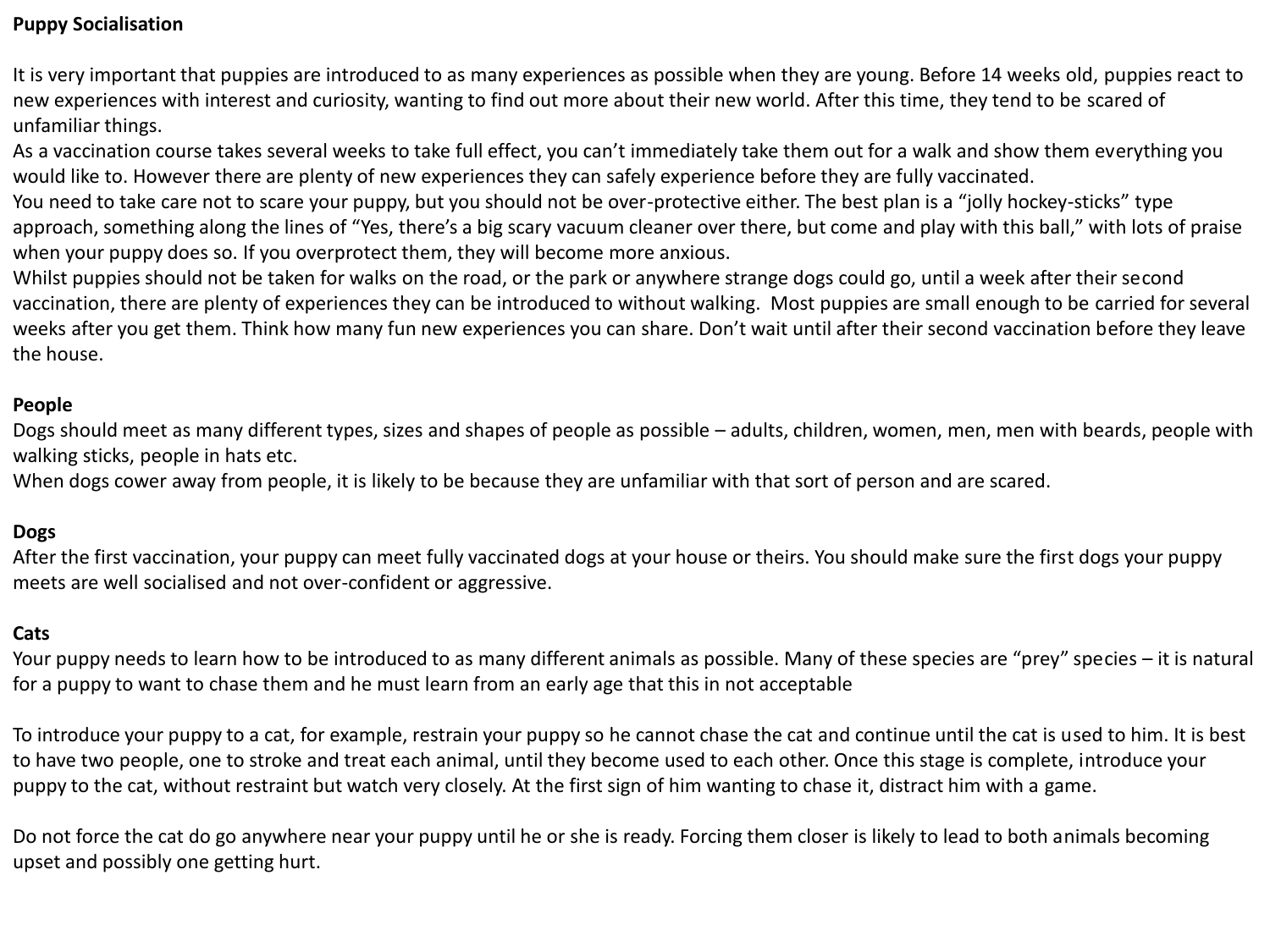#### **Livestock and other pets**

You should also introduce him to horses, sheep, cattle etc. This should be done on a lead, under control and at a distance, to avoid the animal trying to run away. This would only encourage your puppy to chase them.

By being introduced to lots of animals your puppy should eventually think they are boring and take no notice. Carry a favourite toy with you and if he becomes excited, channel his excitement onto that.

#### **Household Items**

Many household appliances can be scary to a dog who has never encountered them before. Try to familiarise him with all the things in the house which make funny noises, such as the whirr of washing machines and the buzz of hairdryers and vacuum cleaners.

#### **Traffic**

Traffic includes not only cars, lorries, tractors and so on, but also bicycles. Traffic noises can vary according to the weather, so don't forget to take him out in the rain.

Many dogs are travel sick or anxious in the car. Start with very, very short journeys, or even a stationary car. Pheromone sprays and collars are available at the surgery to help dogs who are car sick.

You never know when your car may break down, so take your dog on a trip in a bus or train in case you have to use one.

#### **Different Environments**

If you live in a town, take your puppy to the country; if you live in a quiet area, take you puppy to town. A visit to a dog friendly pub, car boot sales or country show offers all sorts of new experiences. You should also make sure they are familiar with grooming parlours, boarding kennels or veterinary surgeries.

#### **Problems**

If you are having problems, please contact the surgery for advice.

A check list is useful to allow you to fully socialise your puppy. Tick the box at every encounter and remember to continue socialising until your puppy is 12 months old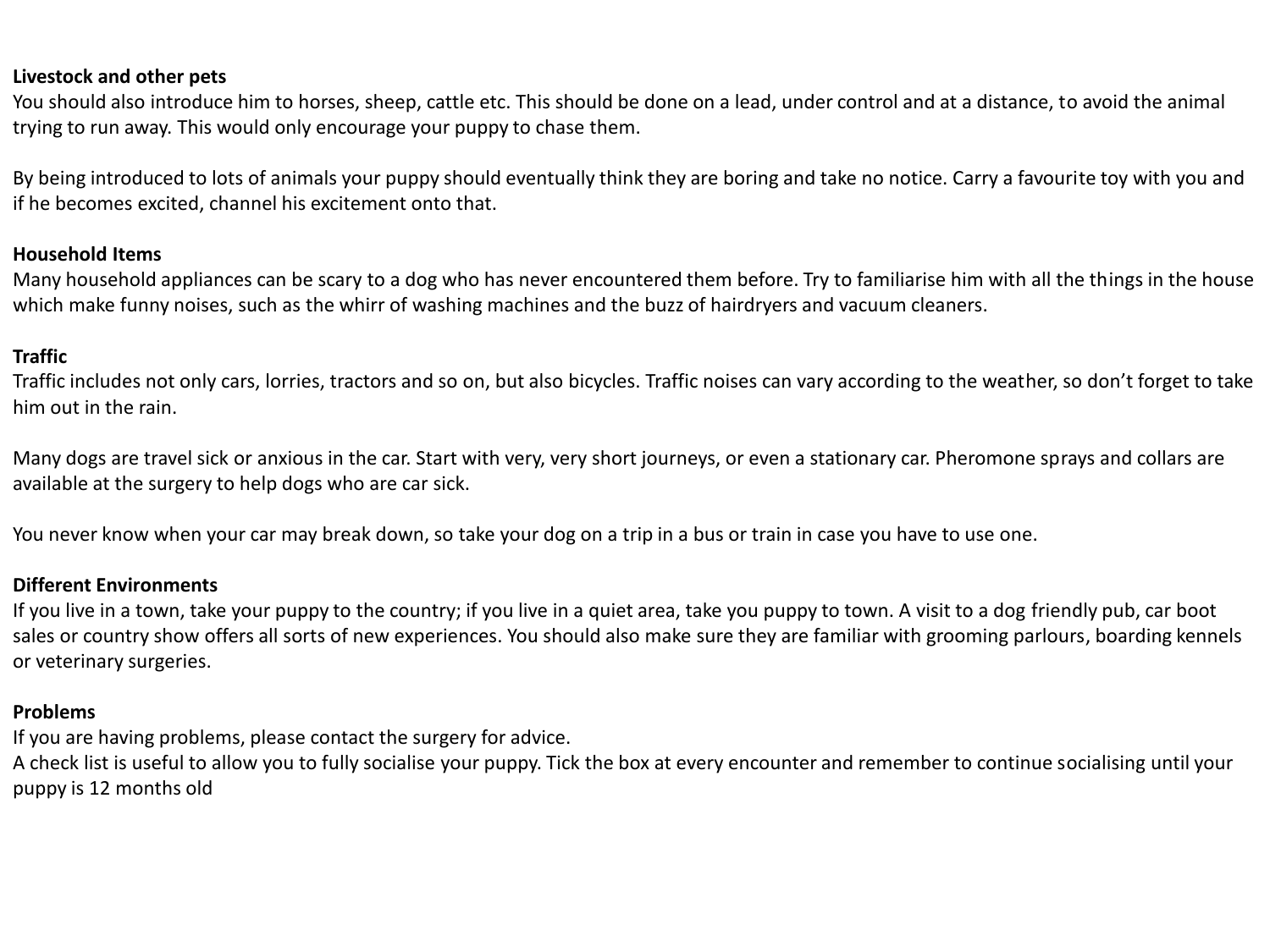#### **Before First Vaccine (under 8 weeks)**

| Men                                         |  |  |  |
|---------------------------------------------|--|--|--|
| Women                                       |  |  |  |
| Children (a few at a time)                  |  |  |  |
| <b>Babies</b>                               |  |  |  |
| <b>Elderly people</b>                       |  |  |  |
| Loud/confident people                       |  |  |  |
| Shy/ quiet people                           |  |  |  |
| Cats which are part of your household       |  |  |  |
| Other dogs which are part of your household |  |  |  |
| Other domestic pets                         |  |  |  |
| <b>Stairs</b>                               |  |  |  |
| Washing machine                             |  |  |  |
| Vacuum cleaner                              |  |  |  |
| Tumble dryer                                |  |  |  |
| Hair dryer                                  |  |  |  |
| Children's toys                             |  |  |  |
| <b>Being alone</b>                          |  |  |  |
| <b>DIY</b> tools                            |  |  |  |
| Travelling in cars                          |  |  |  |
| Wearing a collar                            |  |  |  |
| <b>Veterinary Surgery</b>                   |  |  |  |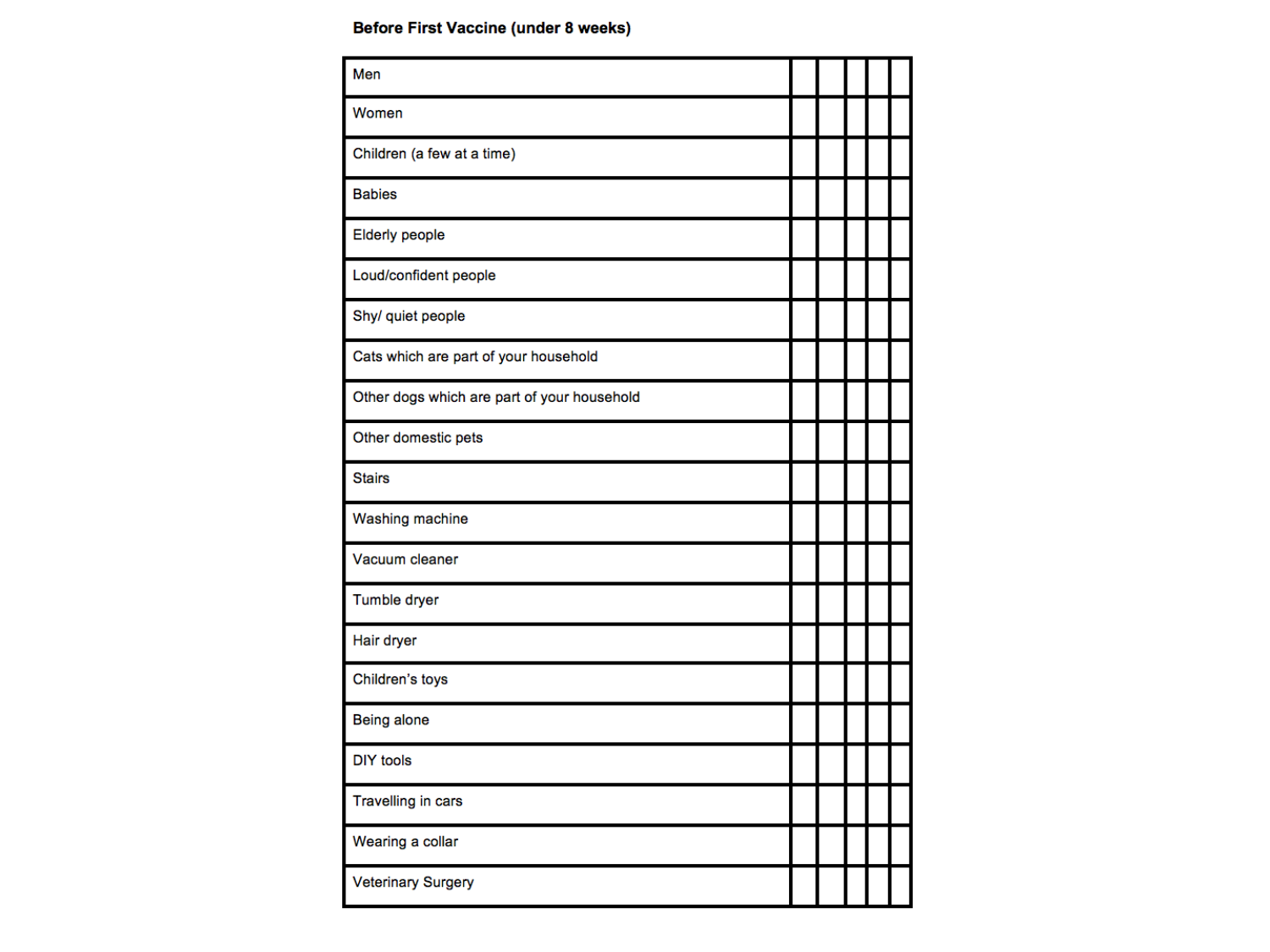Between First and Second Vaccination (8-11 weeks)<br>Continue what you started before the first vaccine, but also include the following.

| Vehicles - cars, lorries, buses (whilst being carried)  |  |  |  |
|---------------------------------------------------------|--|--|--|
| Bicycles (whilst being carried)                         |  |  |  |
| Children (several eg carry past playgrounds or schools) |  |  |  |
| <b>Veterinary surgery</b>                               |  |  |  |
| Other people's houses                                   |  |  |  |
| Dogs in their house or yours                            |  |  |  |
| Cats in other houses or garden                          |  |  |  |
| Grooming                                                |  |  |  |
| <b>Teeth cleaning</b>                                   |  |  |  |
| Examination of eyes, ears, teeth etc                    |  |  |  |
| People wearing hats/helmets                             |  |  |  |
| People wearing glasses                                  |  |  |  |
| People in uniform                                       |  |  |  |
| Delivery people especially the postman                  |  |  |  |
| People of different ethnic origins                      |  |  |  |
| <b>Bathing</b>                                          |  |  |  |
| Walking on the lead in garden                           |  |  |  |
| Men with beards or moustaches                           |  |  |  |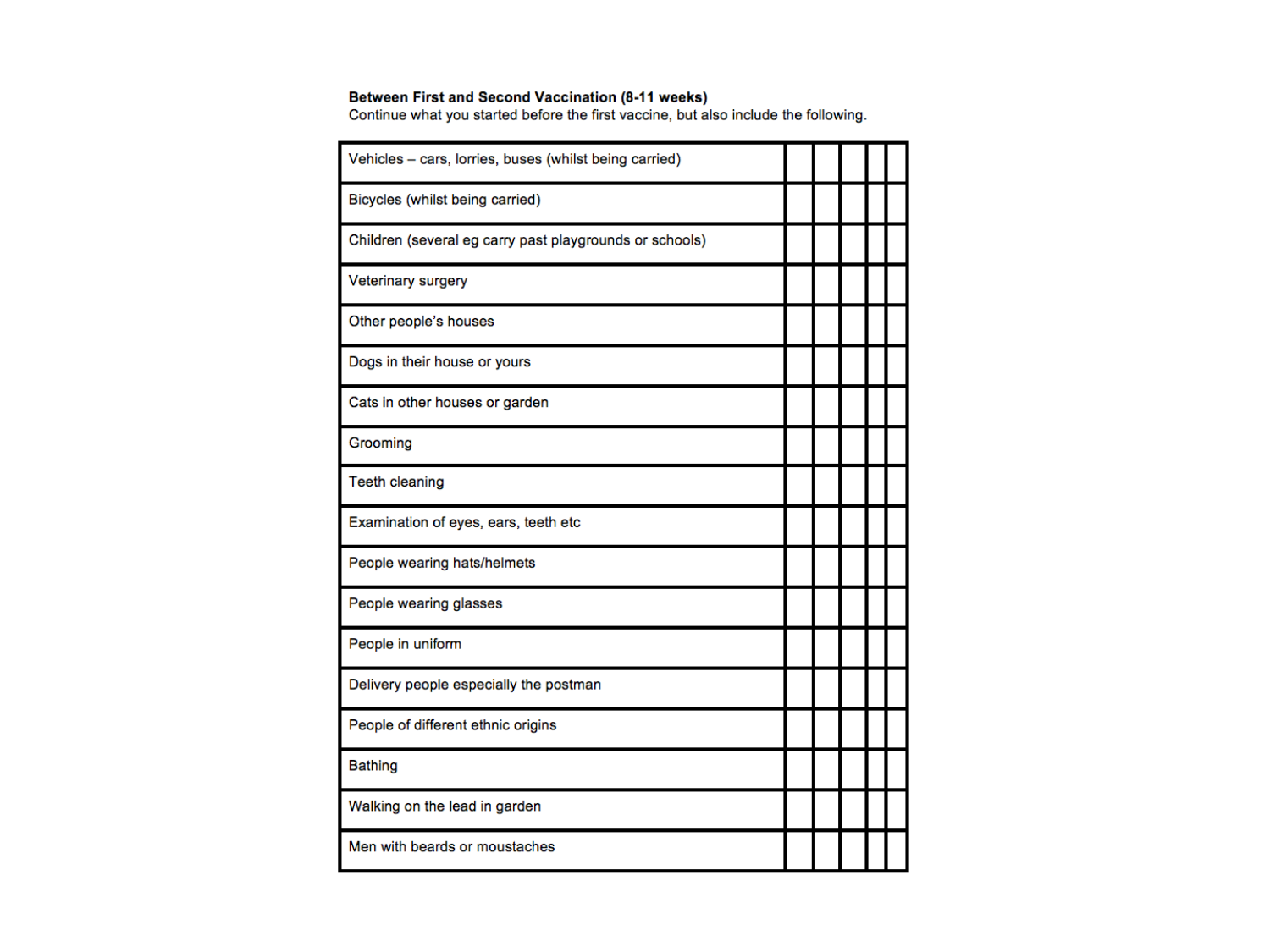

## Health & Welfare Plans